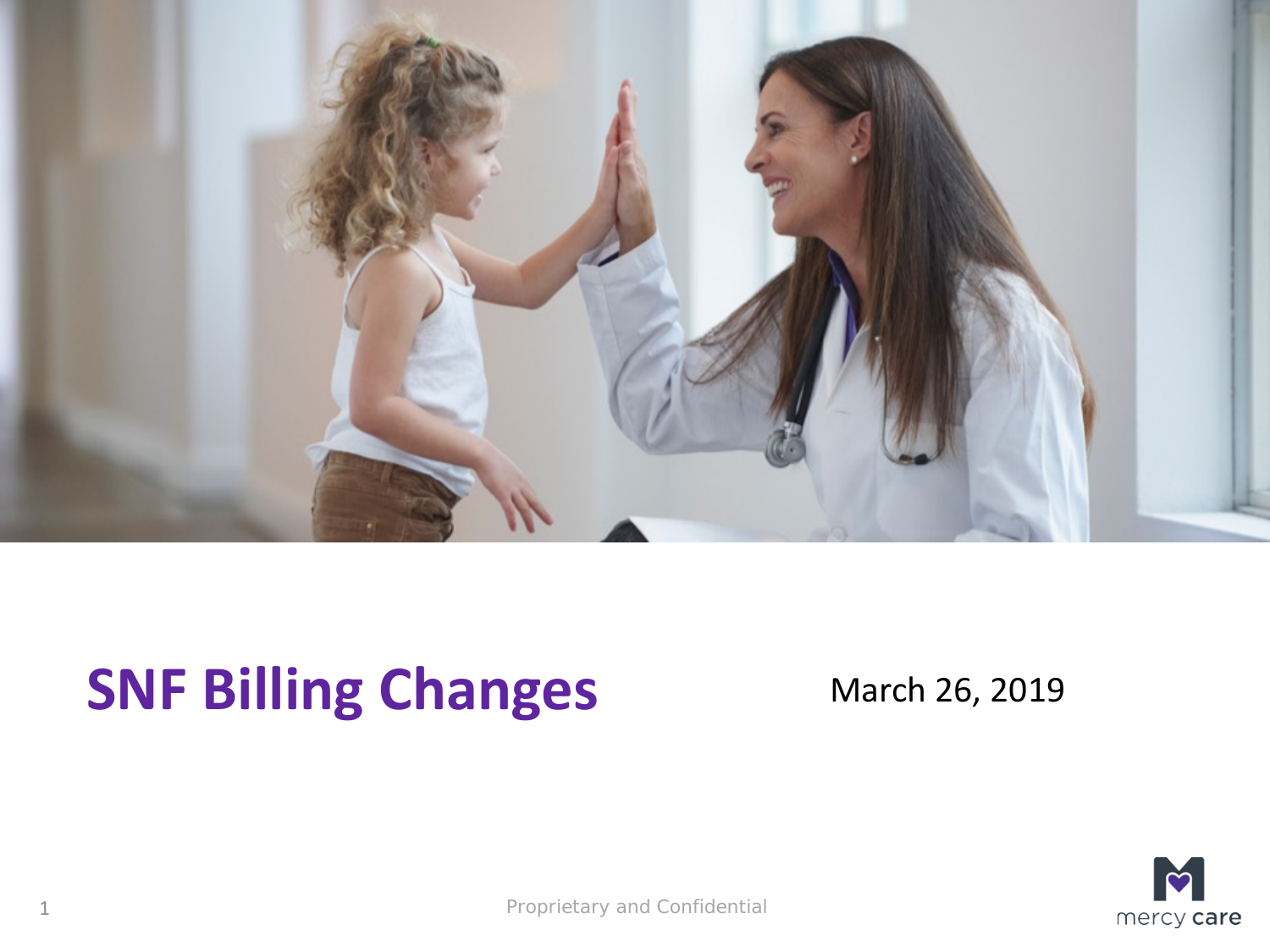

## Mission

**Mercy Care exists to address and** advocate for the comprehensive health of our members and families, including circumstances that impact their well-being, with special consideration for the underserved and those with complex health needs.

Vision

Our members live a healthier life and achieve their full potential.

## Values

Our values guide us to approaching our work with integrity, confidence and clarity.

- COMPASSION: Mercy Care will pursue its mission with passion, enthusiasm, optimism and diligence.
- INNOVATION: Mercy Care will be innovative thought leaders transforming the care delivery system.
- COLLABORATION: Mercy Care will seek partners to create exceptional results.
- ADVOCACY: Mercy Care will work on behalf of the underserved and those with complex health needs to improve health outcomes.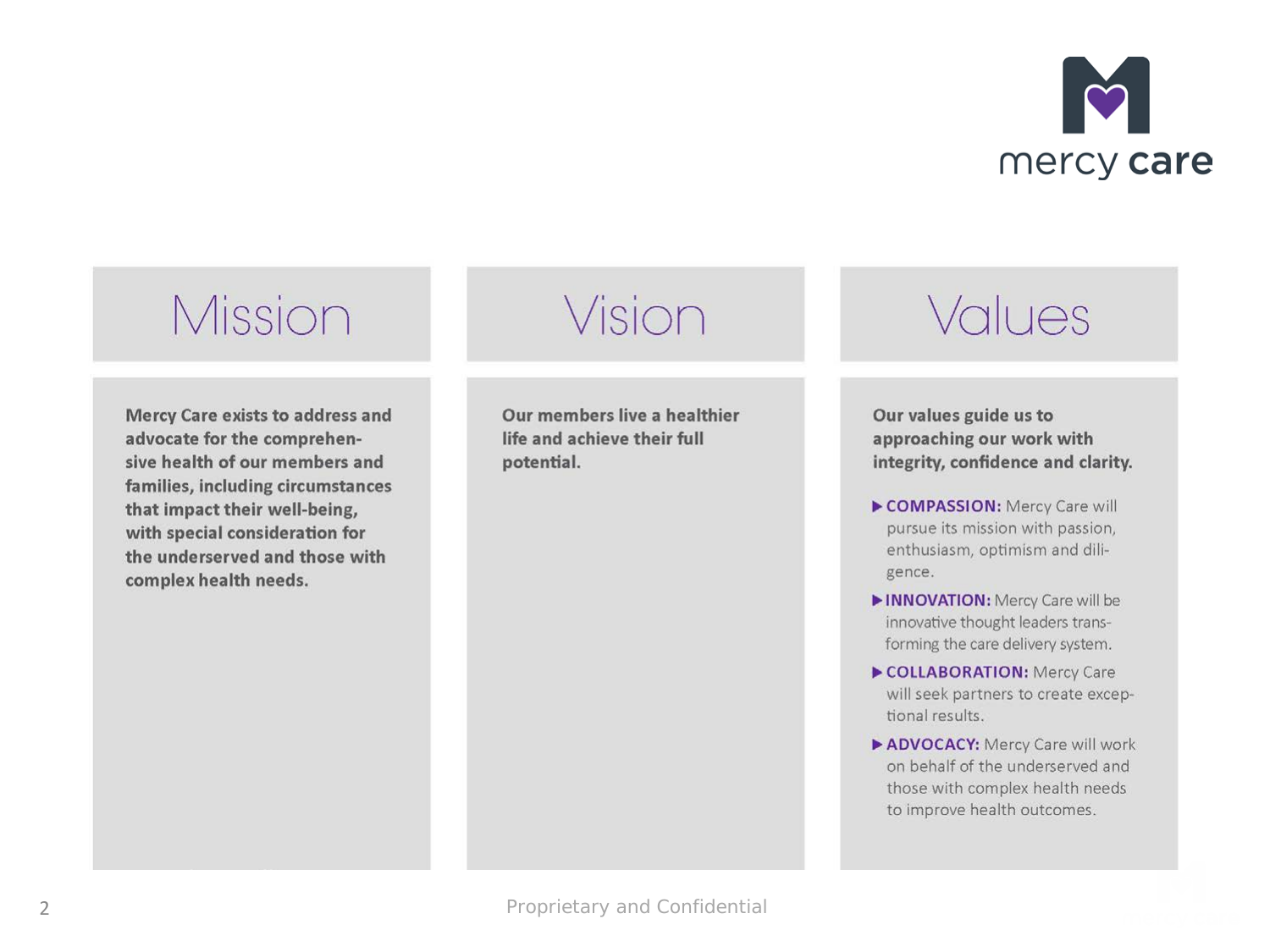#### **Why the Change?**

- Provider forum feedback from June/July 2017
- Recent enhancements to our claims processing system enables us to implement this option
- Thorough testing performed Q4 2018
- Confirmed encounter acceptance with Federal and State regulators
- Essential departments have completed necessary training and education Q1 2019
- Changes may be billed by facilities on  $4/1/19$
- This is not date of service driven

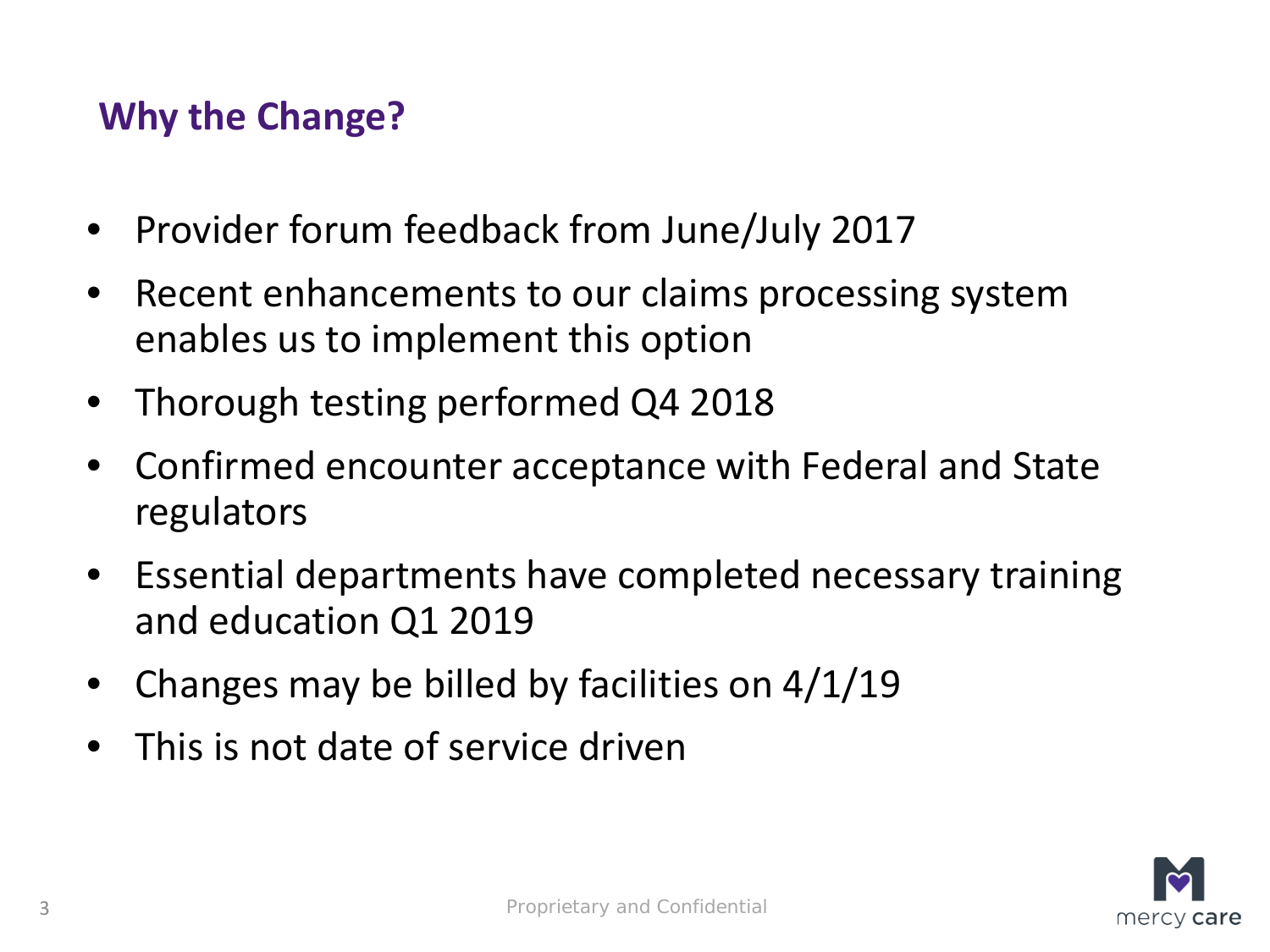

Delivering Excellence in Quality and Service

Current process:

- MCA RUG claims are processed and paid in the claims processing system
- Secondary claims are voided without a sendback letter
- Facilities are then responsible to submit secondary claims with the MCA remittance advice information for coordination of benefits

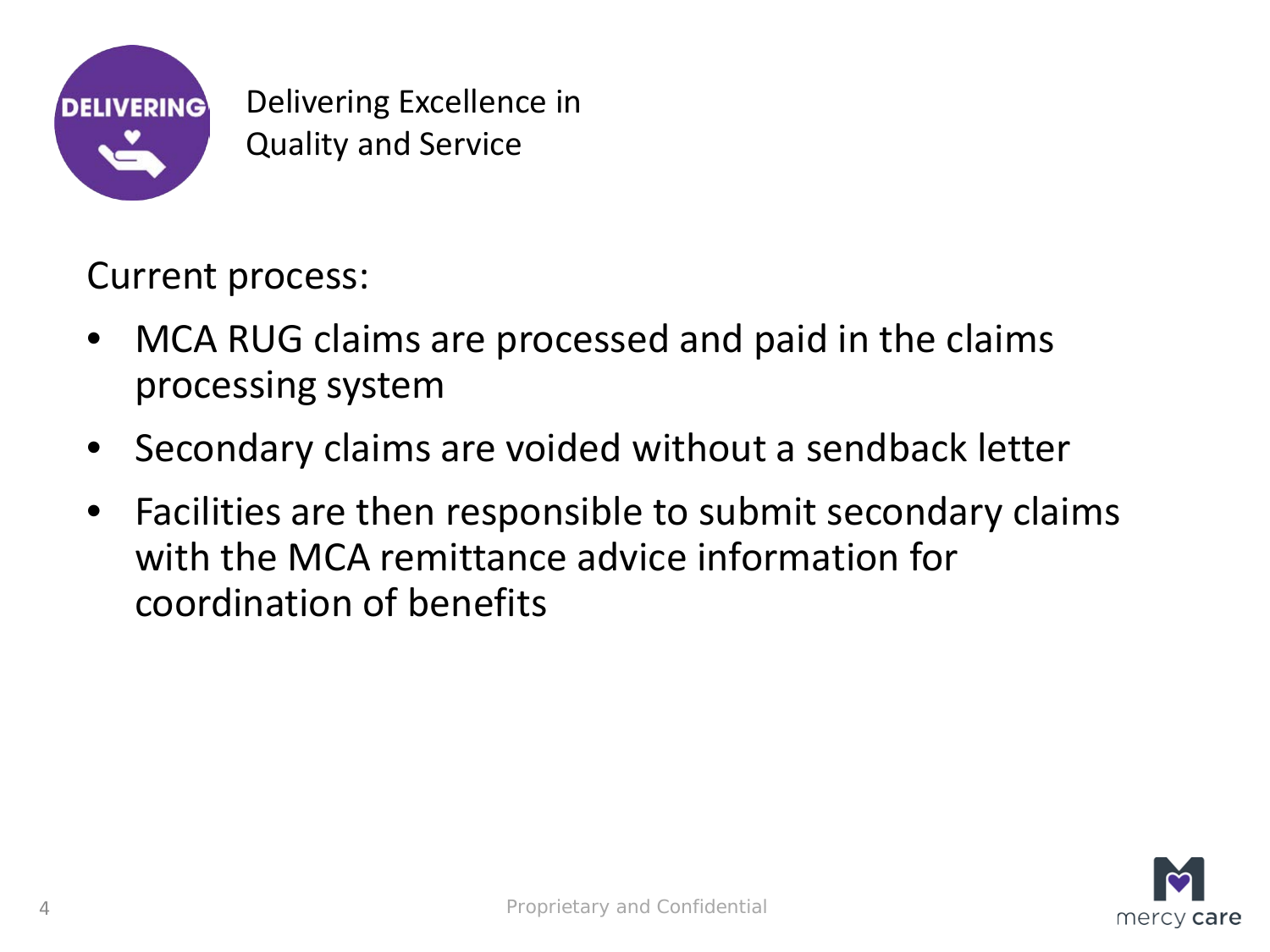

Delivering Excellence in Quality and Service

Issues:

- Claims processing errors
	- Original paid MCA claims have been recouped in error
	- Claims are denied as duplicates in error
	- Coordination is not properly applied
- Administrative burden for the facility, Mercy Care, the Claims Processing/Encounter department and AHCCCS

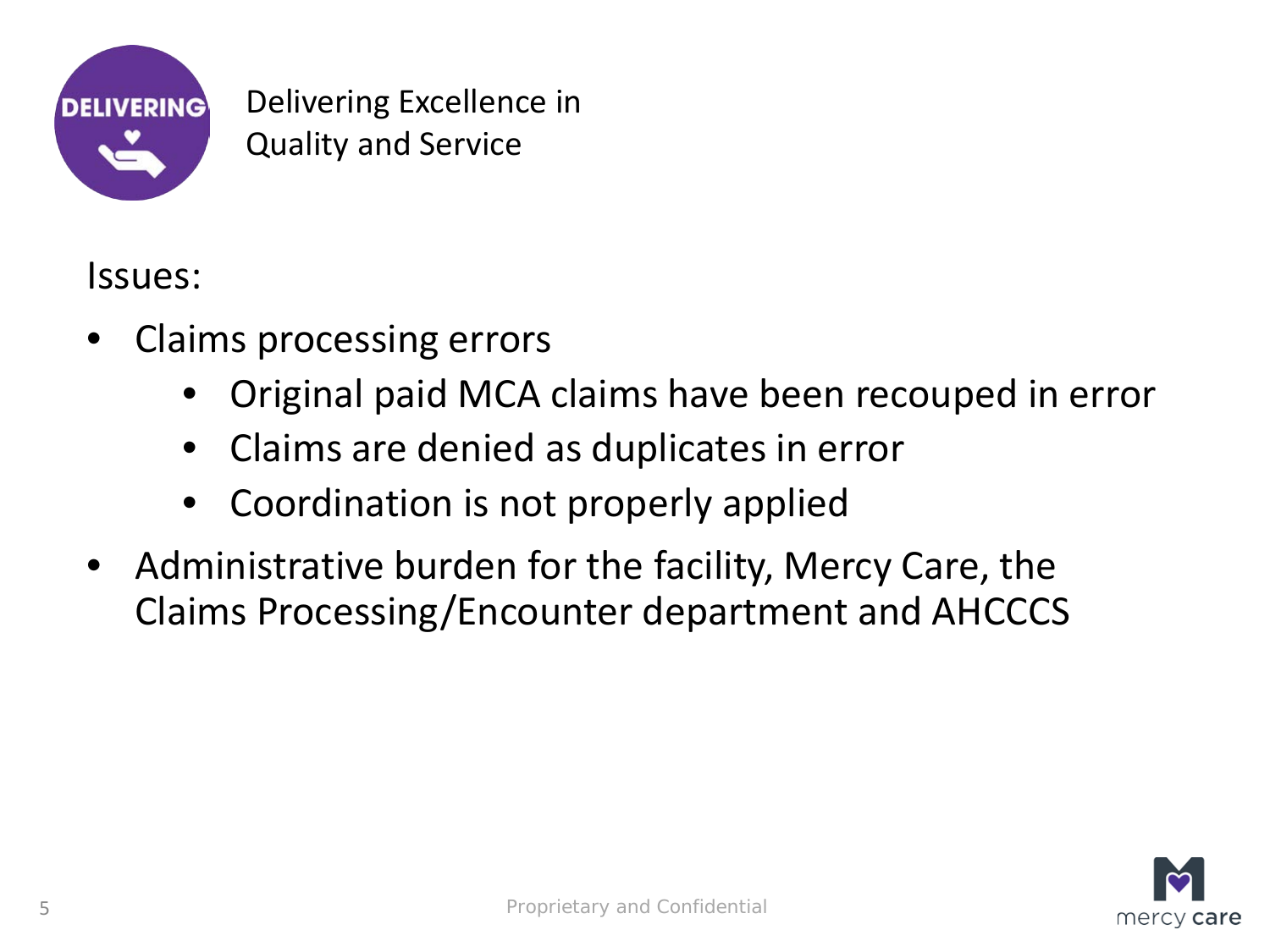

Future Process:

- MCA RUG submission that are billed with room and board revenue code 019X instead of 012X
- Secondary claims to be coordinated appropriately in the claims processing system
- Facilities will no longer have to bill a separate claim with the MCA remittance advice
- Member liability less share of cost will be paid automatically
- Faster turnaround time for secondary payments

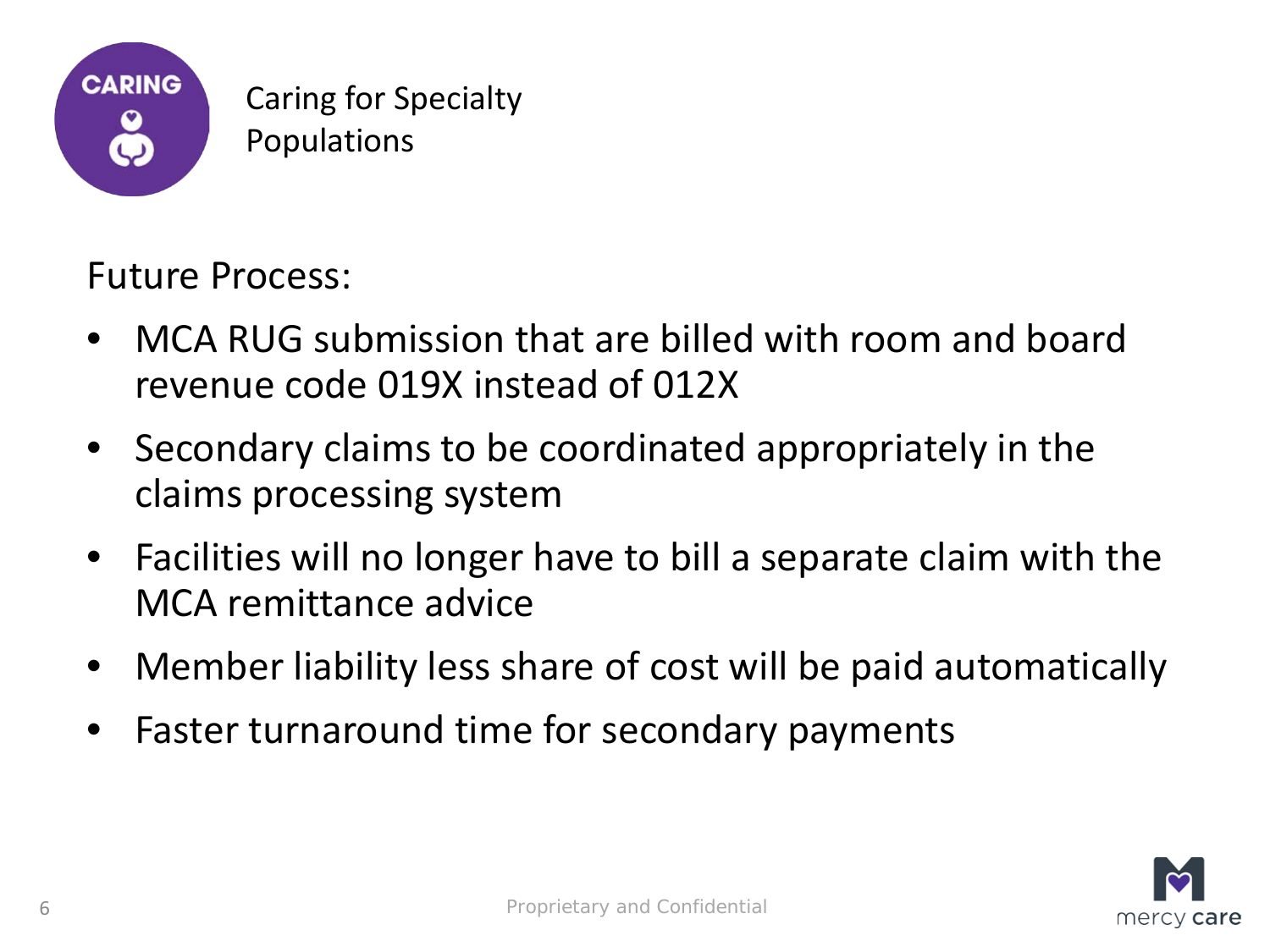

#### Billing Requirements:

- MCA RUG claims First lines of the claims must contain revenue code(s) 0022 with the approved RUG score(s)
- Room and board lines may be billed with 019X which are the SNF R&B revenue codes recognized by AHCCCS
- May include the condition and/or value codes to designate the Mercy Care LOC
- Additional ancillary services billed as normal

#### **THIS CHANGE IS OPTIONAL!**

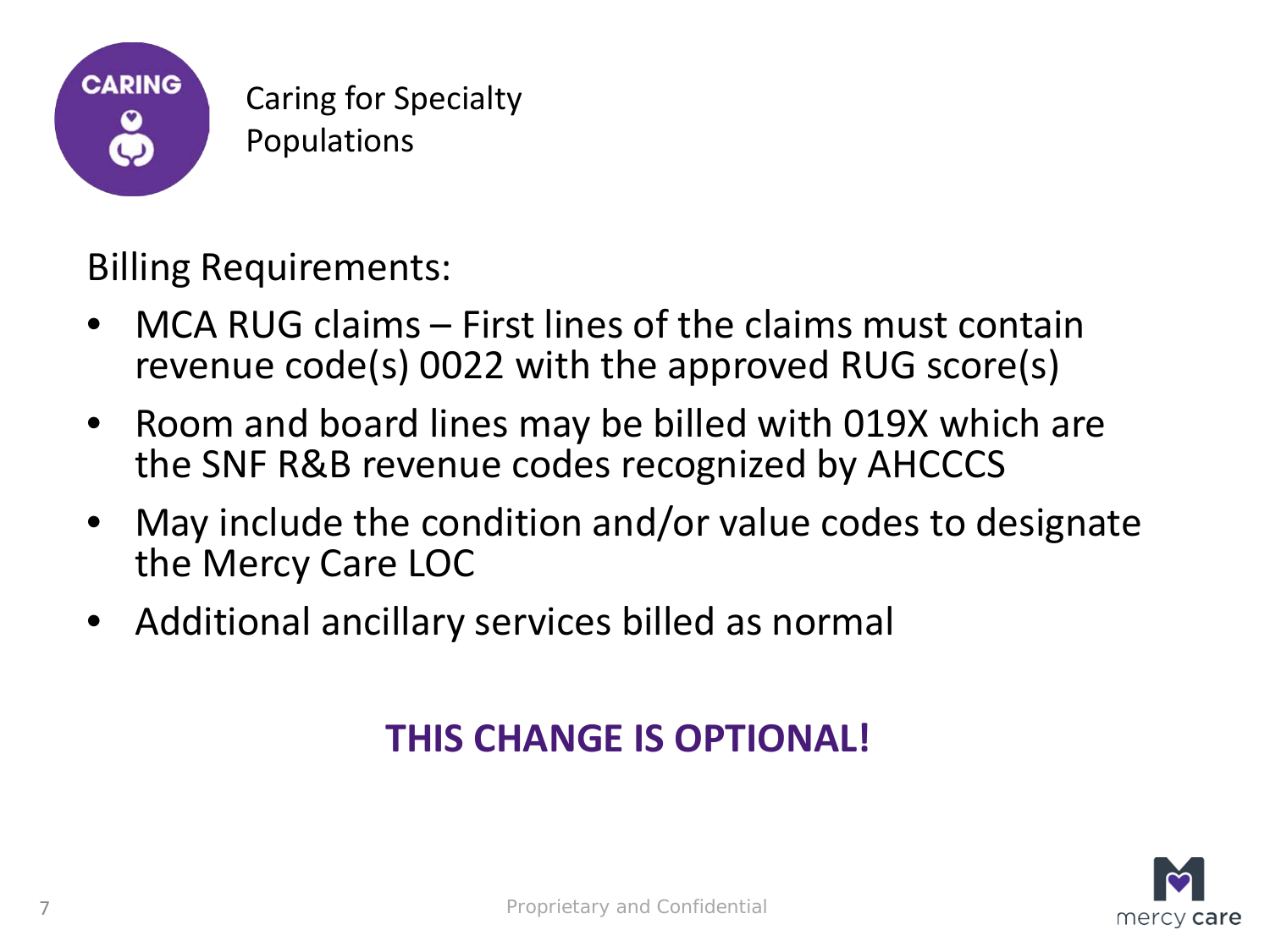# **Billing Example**

| $ 0022\rangle$ | <b>SNF PPS (RUG)</b>           | <b>ILC110</b> |        | 14 | 000     |
|----------------|--------------------------------|---------------|--------|----|---------|
| 0022           | <b>ISNF PPS (RUG)</b>          | LC120         |        | 9  | 0.00    |
| 0192           | <b>ISUBACUTE CARE LEVEL II</b> | 203.00        |        | 23 | 466900  |
| 0250           | <b>IPHARMACY</b>               |               | 081018 |    | 1440 82 |
| 0300           | <b>LABORATORY</b>              |               | 083018 |    | 336 44  |
| 0320           | DX X-RAY                       |               | 080918 |    | 207:87  |